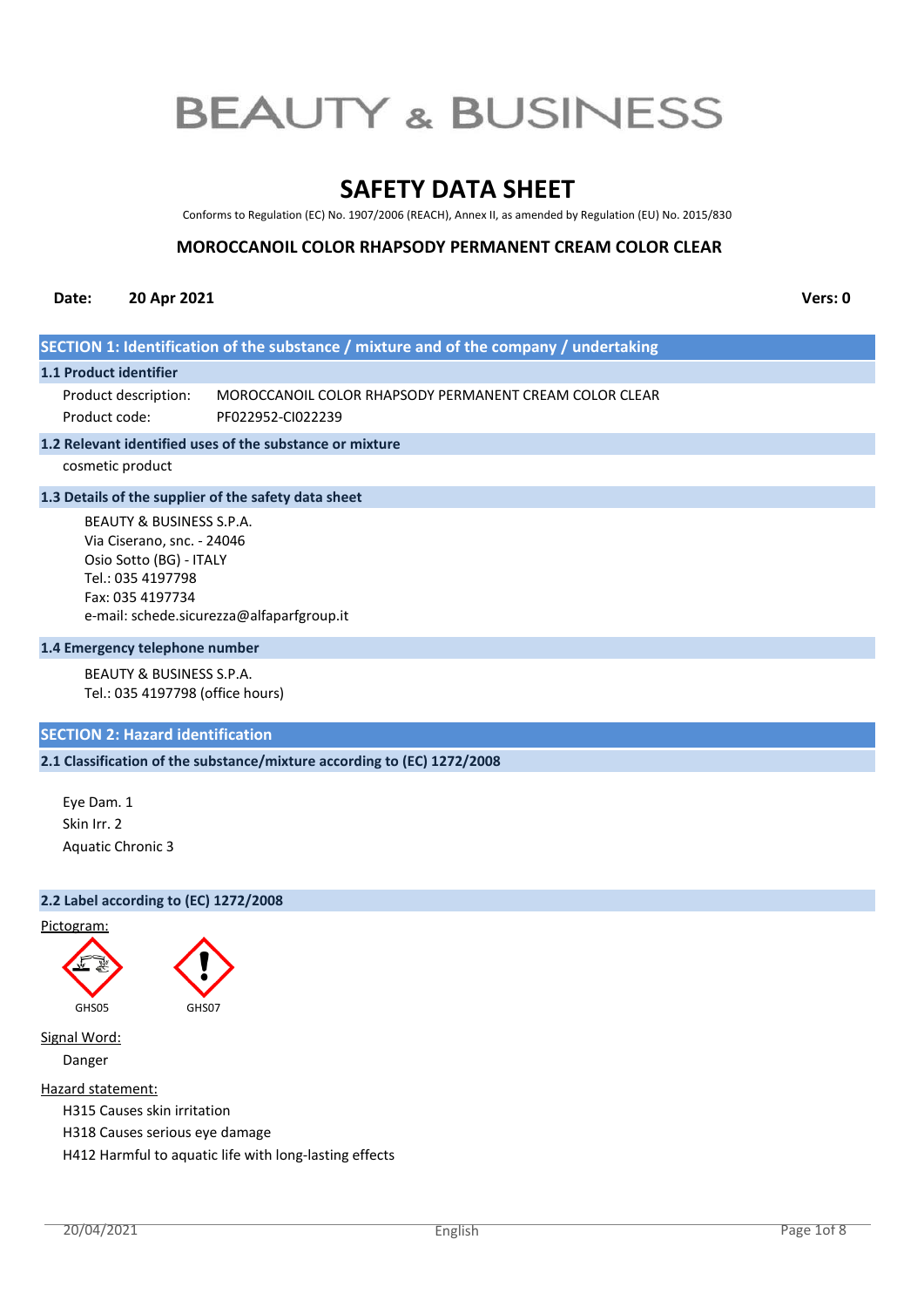## Precautionary statement (Disposal)

P501 Dispose of contents/container in accordance with local/ regional/national/international regulation

#### Precautionary statement (Prevention)

P264 Wash hands and other skin areas exposed to material thoroughly after handling.

P273 Avoid release to the environment.

P280 Wear protective gloves/protective clothing/eye protection/face protection

## Precautionary statement (Response)

P302 + P352 IF ON SKIN: Wash with plenty of soap and water.

P305 + P351 + P338 IF IN EYES: Rinse cautiously with water for several minutes. Remove contact lenses, if present and easy to do. Continue rinsing.

P310 Immediately call a POISON CENTER or doctor/physician.

P321 Specific treatment (see Section 4 on this label).

P332 + P313 If skin irritation occurs: Get medical advice/attention.

P362 Take off contaminated clothing and wash before reuse.

#### **2.3 Additional hazards**

None known

# **SECTION 3: Composition / informations on ingredients**

#### **3.1 Substances:**

Not applicable

#### **3.2 Mixture:**

7-10 % CETEARETH-50 CAS#: 68439-49-6 EINECS#: Eye Irrit. 2 H319 1-3 % MYRISTYL ALCOHOL Eye Irrit. 2 H319 – Aquatic Chronic 1 H410 – Fattore M: 1 CAS#: 112-72-1 EINECS#: 204-000-3 1-3 % LAURYL ALCOHOL Eye Irrit. 2 H319 – Aquatic Chronic 2 H411 – Aquatic Acute 1 H400 – Fattore M: 1 CAS#: 112-53-8 EINECS#: 203-982-0 1-3 % COCAMIDOPROPYL BETAINE Eye Dam. 1 H318 – Aquatic Chronic 3 H412 CAS#: 61789-40-0 EINECS#: 263-058-8 1-3 % ARGININE Eye Irrit. 2 H319 CAS#: 74-79-3 EINECS#: 200-811-1 1-3 % AMMONIA Skin Corr. 1B H314 – Aquatic Acute 1 H400 – STOT SE 3 H335 – Fattore M: 1 CAS#: 1336-21-6;7664-41-7 EINECS#: 231-635-3 < 1 % POLYQUATERNIUM-22 CAS#: 53694-17-0 EINECS#: Aquatic Chronic 3 H412 < 1 % ERYTHORBIC ACID Eye Irrit. 2 H319 – STOT SE 3 H335 – Skin Irrit. 2 H315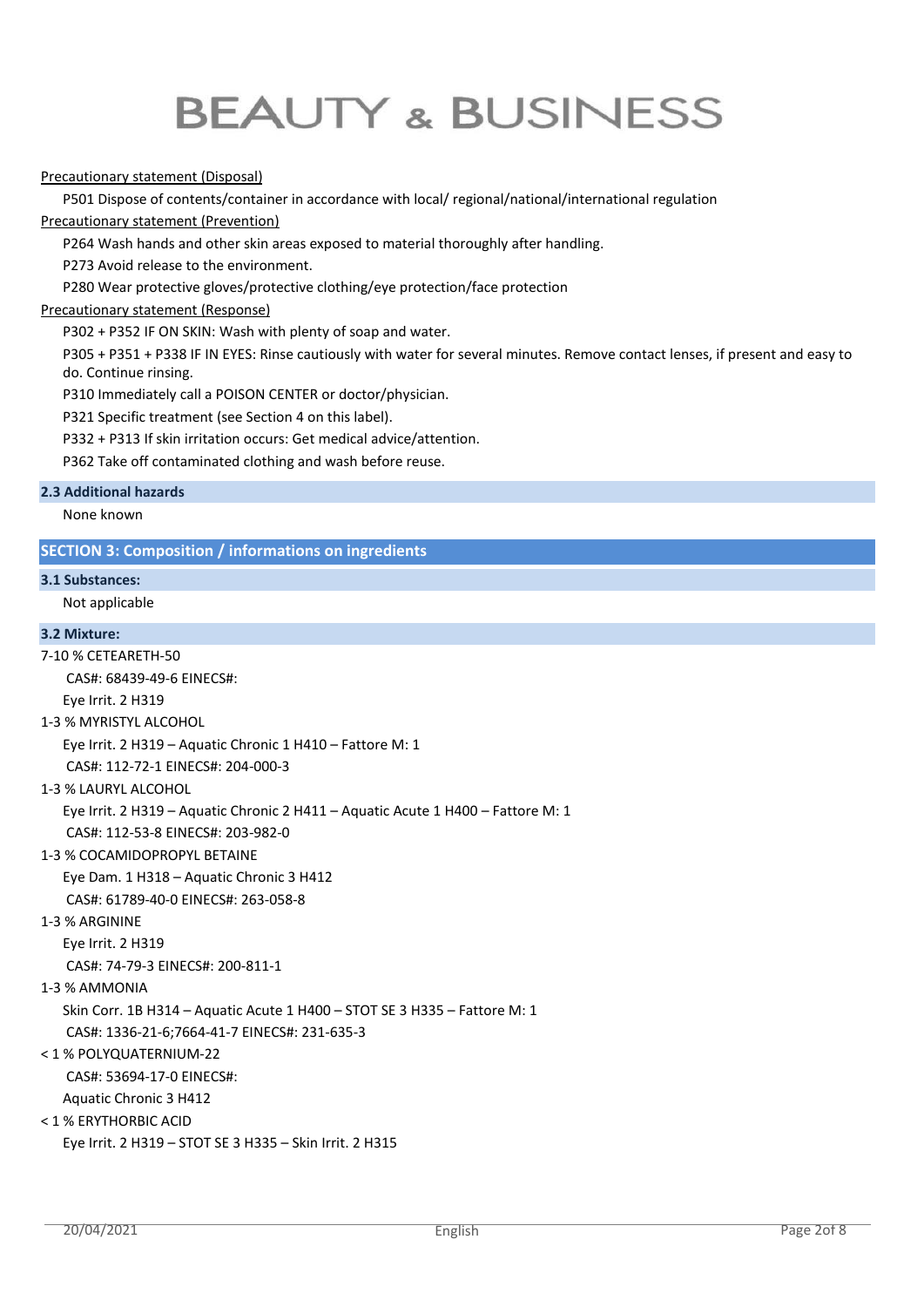#### CAS#: 89-65-6 EINECS#: 201-928-0

#### < 1 % EDTA

Eye Irrit. 2 H319 – Acute Tox. 4 H332 – STOT RE 2 H373 CAS#: 60-00-4 EINECS#: 200-449-4

< 1 % C12-13 PARETH-9

Eye Irrit. 2 H319

CAS#: 66455-14-9 EINECS#:

#### < 1 % BISABOLOL

 CAS#: 515-69-5 EINECS#: 208-205-9 Aquatic Chronic 2 H411

#### **SECTION 4: First aid measures**

### **4.1 Description of first aid measures**

#### Inhalation

Move victim to a well-ventilated place or into fresh air; in case of malaise get medical advice.

#### Skin contact

Wash off with plenty of water. Change clothing if necessary. If irritation persists, or tissue damage shows, seek for medical advice.

#### Eye contact

Flush eyes under running water for a few minutes, keeping eyelids well opened. If pain persists, seek for medical advice.

#### **Ingestion**

Do not induce vomiting, unless after obtaining medical authorization to do so. Never give anything by mouth to an unconscious person. Consult a physician, showing the safety data sheet.

#### **4.2 Main symptoms**

Symptoms and effects known are reported in Section 2 and/or Section 11. Other effects are possible.

# **4.3 Indications for medical intervention and / or specific treatments**

Treatments: symptomatic treatment.

## **SECTION 5: Fire fighting measures**

### **5.1 Extinguishing media**

Water, CO2, foam, dry powder, depending on the materials affected by the fire.

#### **5.2 Special hazards by the product/itself**

In case of fire, carbon oxides can be released. In some case, if fire occurs, some dangerous combustion products can be released.

#### **5.3 Advice for fire-fighters**

Avoid breathing fumes.

Wear self-contained breathing apparatus if necessary.

#### **SECTION 6: Accidental release measures**

## **6.1 Personal precautions, protection equipment and emergency procedures:**

Wear self-contained breathing apparatus, gloves and protective clothes. Refer to Section 8.

#### **6.2 Environmental precautions**

Limit leakages and spillage with sand or soil.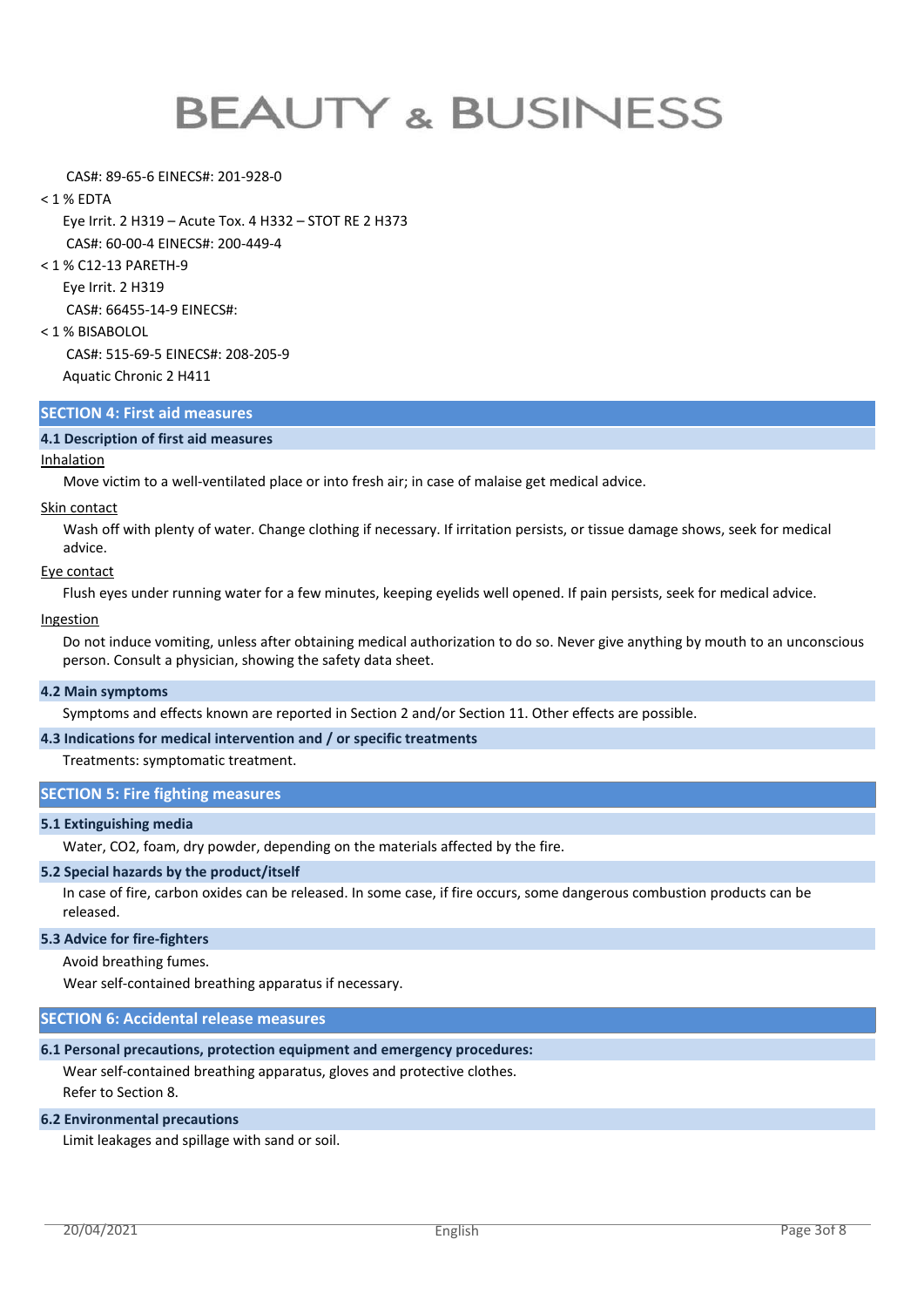### **6.3 Methods e materials for containment**

Quickly collect the product wearing protective mask and clothing.

If the product is in a liquid form, prevent it goes into the sewer system. Collect the product for re-use if possible, or for the disposal. Eventually absorb with inert material.

After collecting residues, wash interested zone and materials with water.

#### **6.4 Reference to other sections**

Where appropriate, reference is made to sections 8 and 13.

#### **SECTION 7: Handling and storage**

For transport, storage and handling only use suitable materials.

#### **7.1 Precautions for safe handling**

Handle in accordance with good industrial hygiene and safety practice.

Avoid contact and inhalation of vapours. See also paragraph 8.

When using do not eat or drink.

#### **7.2 Conditions for safe storage, including any incompatibilities**

Store in a cool and dry place. Avoid direct exposure to the sun. Keep away from open flames, sparks and other sources of ignition. No smoking. Make sure there is adequate ventilation.

#### **7.3 Specific final uses**

No data available

## **SECTION 8: Exposure controls / personal protection**

#### **8.1 Control parameters**

No data available

# **8.2 Exposure control**

#### Personal protective equipment

General protective and hygienic measures.

At work do not eat, drink or smoke. Use of appropriate protection measures for hands, eyes, skin and respiratory system. The manufacturer of the protective equipment should ensure that the means are appropriate to the concerned product.

#### Respiratory protection

If threshold value for daily exposure in the workplace is exceeded, wear a half-mask type FFP3 (ref. STANDARD EN 141). In the case the substance is odorless or its olfactory threshold is higher than the relative exposure limit, or in case of emergency, i.e. when exposure levels are unknown or the concentration of oxygen in the workplace is less than 17% volume, wear a compressed air breathing apparatus (EN 137) or fresh air hose breathing apparatus for use with full face mask, half mask or mouthpiece (EN 138).

#### Hand protection

Protect your hands with gloves category II (ref. Dir. 89/686 / EEC and standard EN 374) such as PVC, nitrile, neoprene or equivalent.

#### Eye protection

Safety glasses with side shields (EN 166).

#### Additional information about design of technical facilities

Workplace must be adequately ventilated. Where possible, install localized air intake system and effective system for general air exchange.

If these measures are not sufficient to maintain concentrations of particulates and solvent vapors below the exposure limit, you will need to make use of appropriate respiratory protection.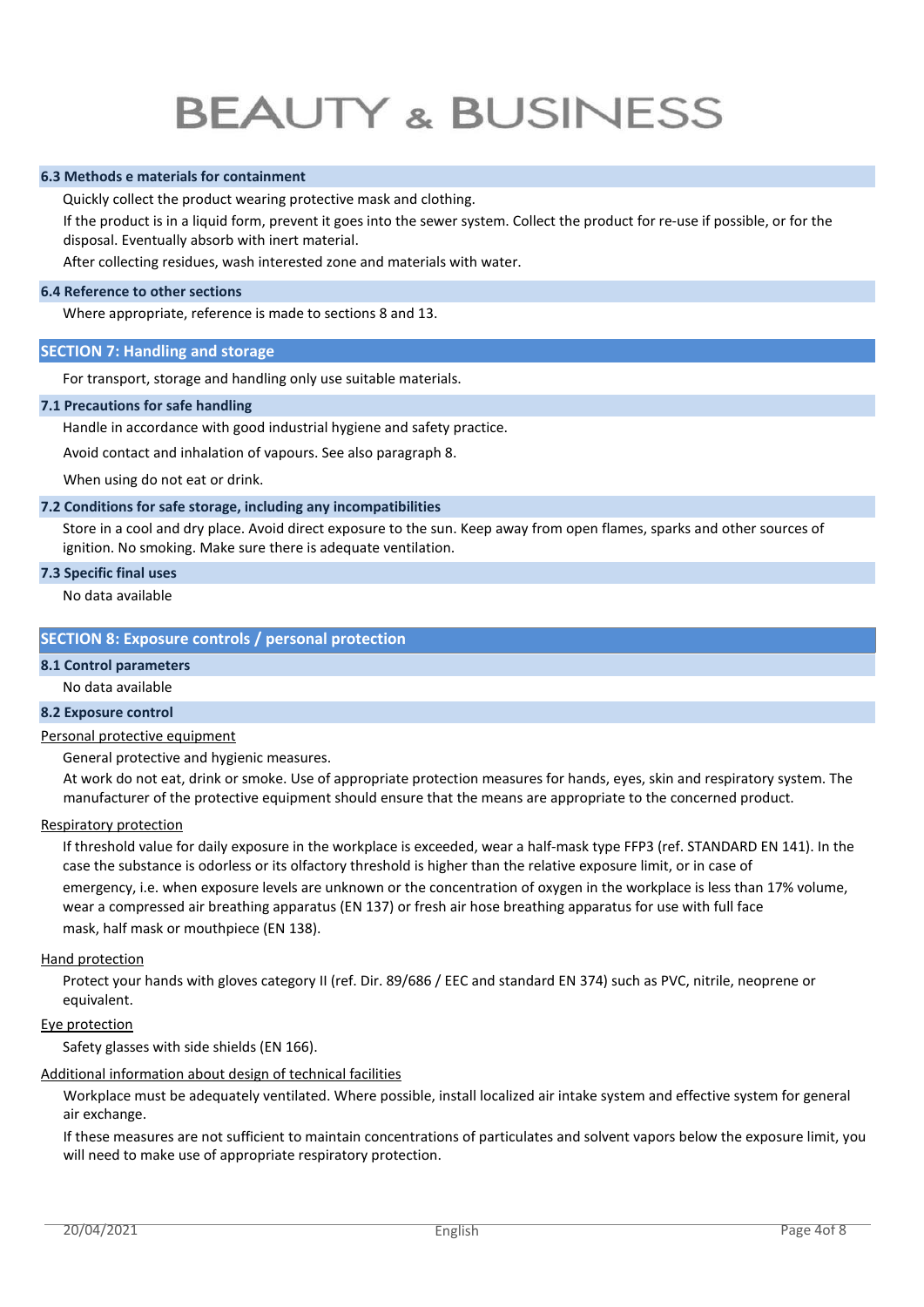# **SECTION 9: Physical and chemical properties**

| Aspect:               | <b>Thick Cream</b> |
|-----------------------|--------------------|
| Colour:               | Ivory to Beige     |
| Odour:                | Characteristic     |
| Density:              | > 0.935            |
| Dry content (110 °C): | $30.00 - 36.00$    |
| pH:                   | $10.00 - 11.00$    |
| Viscosity, dynamic:   | 100000 - 300000    |
| Flash point:          |                    |

#### **SECTION 10: Stability and reactivity**

#### **10.1 Reactivity**

There are no data available on the product itself.

#### **10.2 Chemical stability**

The product is stable in normal conditions of use and storage (refer to paragraph 7).

#### **10.3 Possibility of hazard reactions**

#### None relevant.

#### **10.4 Conditions to avoid**

Avoid high temperatures. Keep the product away from open flames. Avoid to expose the container to the direct sunlight.

#### **10.5 Incompatible materials**

Strong acids, strong oxidants.

#### **10.6 Hazardous decomposition products**

The combustion can release carbon oxides.

### **SECTION 11: Toxicological informations**

No toxicological data available on the product itself. Consider then, the concentration of each substance in assessing the toxicological effects deriving from the preparation.

#### **11.1 Information on toxicological effects**

Set out below is the toxicological information relating to the main substances in the preparation:

# AMMONIA

LD 50 Oral rat: 2000 mg/Kg BISABOLOL LD 50 Oral rat: 5000 mg/Kg EDTA LD 50 Oral rat: 2000 mg/Kg ERYTHORBIC ACID LD 50 Oral rat: 18000 mg/Kg LAURYL ALCOHOL LD 50 Oral rat: 5000 mg/Kg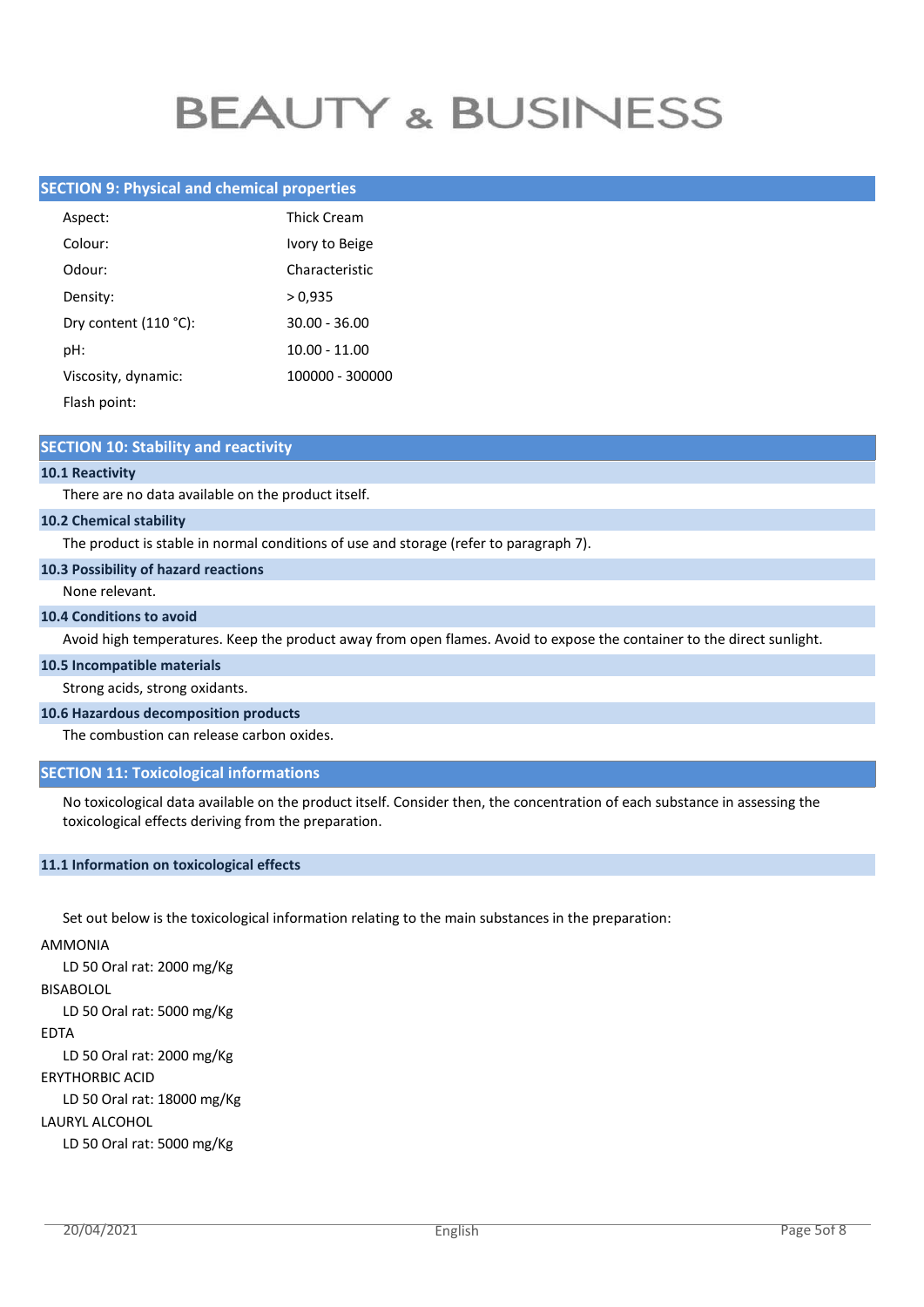MYRISTYL ALCOHOL

LD 50 Oral rat: 2000 mg/Kg

POLYQUATERNIUM-22

LD 50 Oral rat: 5000 mg/Kg

# **SECTION 12: Ecological informations**

Adopt good working practices, avoiding littering.

| 12.1 Toxicity                             |  |
|-------------------------------------------|--|
| <b>AMMONIA</b>                            |  |
| LC 50: 0,89 mg/l/96h                      |  |
| <b>BISABOLOL</b>                          |  |
| LC 50: 10 mg/l/96h                        |  |
| <b>EDTA</b>                               |  |
| LC 50: 100 mg/l/96h                       |  |
| LAURYL ALCOHOL                            |  |
| LC 50: 100 mg/l/96h                       |  |
| POLYQUATERNIUM-22                         |  |
| LC 50: 100 mg/l/96h                       |  |
| <b>12.2 Persistence</b>                   |  |
| No data available.                        |  |
| 12.3 Bioaccumulative potential            |  |
| No data available.                        |  |
| 12.4 Motility in soil                     |  |
| No data available.                        |  |
| 12.5 Results of PBT e vPvB assessment     |  |
| No data available.                        |  |
| 12.6 Other adverse effects                |  |
| No data available.                        |  |
|                                           |  |
| <b>SECTION 13: Disposal consideration</b> |  |

## **13.1 Methods of treatment of the waste**

Operate in compliance with local and national regulations.

# Contaminated packaging

Collect all residues and contaminated packaging. After an appropriate cleaning, packaging can be recycled. Uncleaned packaging must be disposed of under the same requirements of the product.

# **SECTION 14: Transport informations**

#### **14.1 UN Number:**

Non Hazardous

# **14.2 UN Proper Shipping Name:**

Non Hazardous

# **14.3 Transport Hazard Class(es):**

Non Hazardous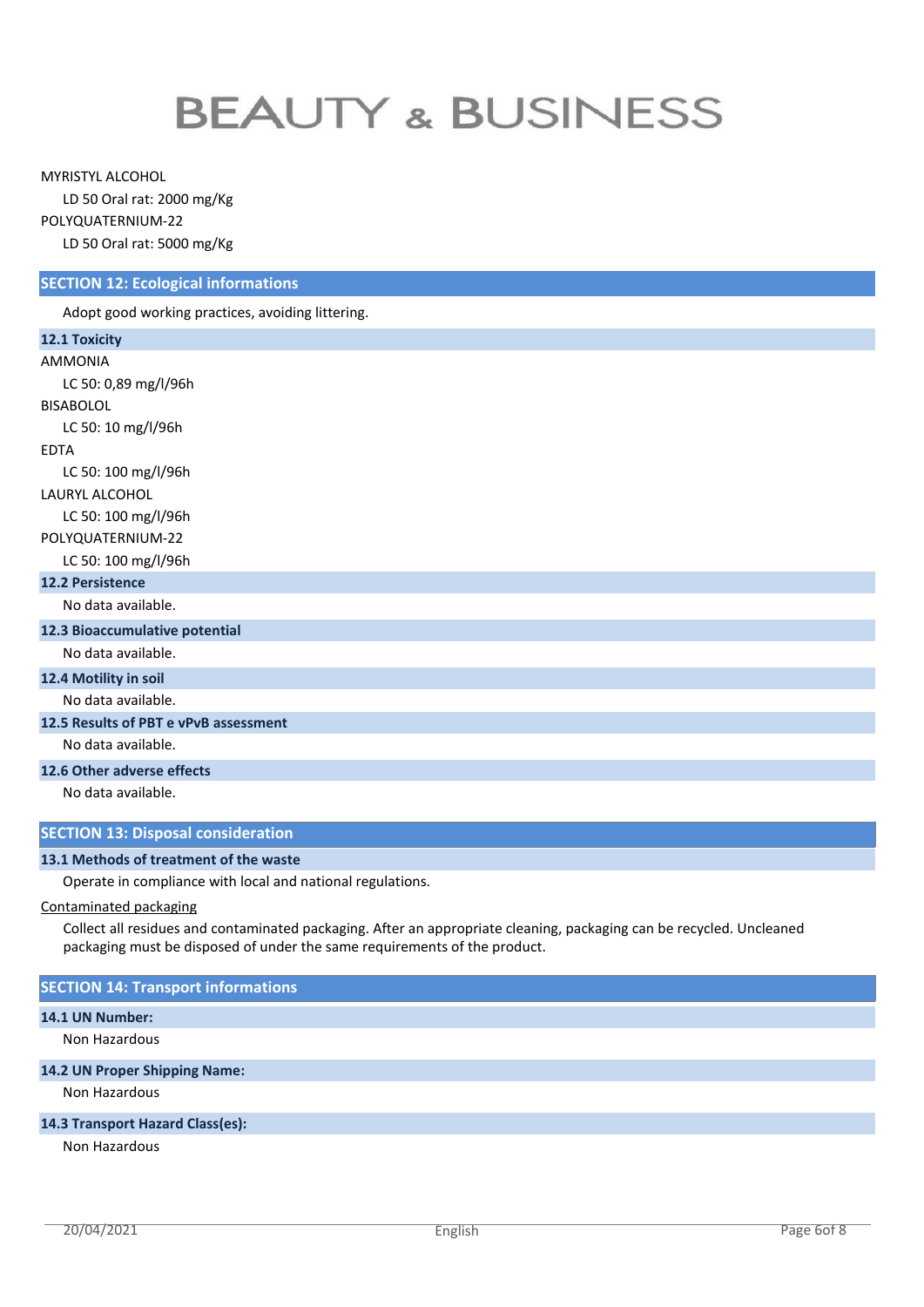| <b>14.4 Packaging Group:</b>              |  |  |  |
|-------------------------------------------|--|--|--|
| Non Hazardous                             |  |  |  |
| <b>14.5 Environmental Hazards</b>         |  |  |  |
| Marine pollutant:                         |  |  |  |
| <b>14.6 Special Precautions for Users</b> |  |  |  |
| (ADR) Tunnel Restriction Code:            |  |  |  |
| (IMDG) EmS Number:                        |  |  |  |
| (IMDG) Stowage and Segregation:           |  |  |  |

## **14.7 Trasport in Bulk According to Annex II of MARPOL 73/78 and the IBC Code:**

/

# **SECTION 15: Regulatory informations**

#### **15.1 Regulations**

Regulation (EC) 1907/2006 (REACH) and following amendments

Regulation (EC) 1272/2008 (CLP) and following amendments

Regulation (EC) 1223/2009 (Cosmetic Regulation) and following amendments

In the EU, finished cosmetic products are exempted from any obligation of classification and hazard labeling, as well as from provisions concerning safety data sheets [(Reg. (EC) 1907/2006, art. 2, comma 6, letter b) and Reg. (EC) 1272/2008 art. 1, comma 5, letter c)].

## **15.2 Evaluation of chemical security**

#### No data available

## **SECTION 16: Other informations**

The data contained in this safety data sheet are based on our current knowledge and experience at the date indicated above. The user must verify the suitability and completeness of such information, in relation to the particular use intended. This safety data sheet cancels and replaces any previous releases of the same.

According to Regulation (EC) N° 1907/2006 (REACH) with its amendment Regulation (EC) N° 2015/830

Sources of Key Data:

Regulation (EC) N° 1272/2008 and Regulation (EC) N° 1907/2006, with following amendments

#### Full text of hazard categories and H and EUH statements:

| Acute Tox. 4             | Acute toxicity (dermal) Cat. 4                                 |
|--------------------------|----------------------------------------------------------------|
| Acute Tox. 4             | Acute toxicity (inhalation) Cat. 4                             |
| Acute Tox. 4             | Acute toxicity (oral) Cat. 4                                   |
| Aquatic Acute 1          | Hazardous to the aquatic environment - acute toxicity Cat. 1   |
| Aquatic Chronic 1        | Hazardous to the aquatic environment - chronic toxicity Cat. 1 |
| Aquatic Chronic 2        | Hazardous to the aquatic environment - chronic toxicity Cat. 2 |
| <b>Aquatic Chronic 3</b> | Hazardous to the aquatic environment - chronic toxicity Cat. 3 |
| Eye Dam. 1               | Serious eye Damage Cat. 1                                      |
| Eye Irrit. 2             | Eye irritation Cat. 2                                          |
| Flam. Lig. 3             | Flammable liquid Cat. 3                                        |
| Skin Corr. 1A/1B/1C      | Skin Corrosion Cat. 1A/1B/1C                                   |
| Skin Irr. 2              | Skin irritation Cat. 2                                         |
| Skin Sens. 1             | Skin Sensitization Cat. 1                                      |
| STOT RE Cat. 2           | STOT RE Cat. 2                                                 |
| STOT SE Cat. 3           | STOT SE Cat. 3                                                 |